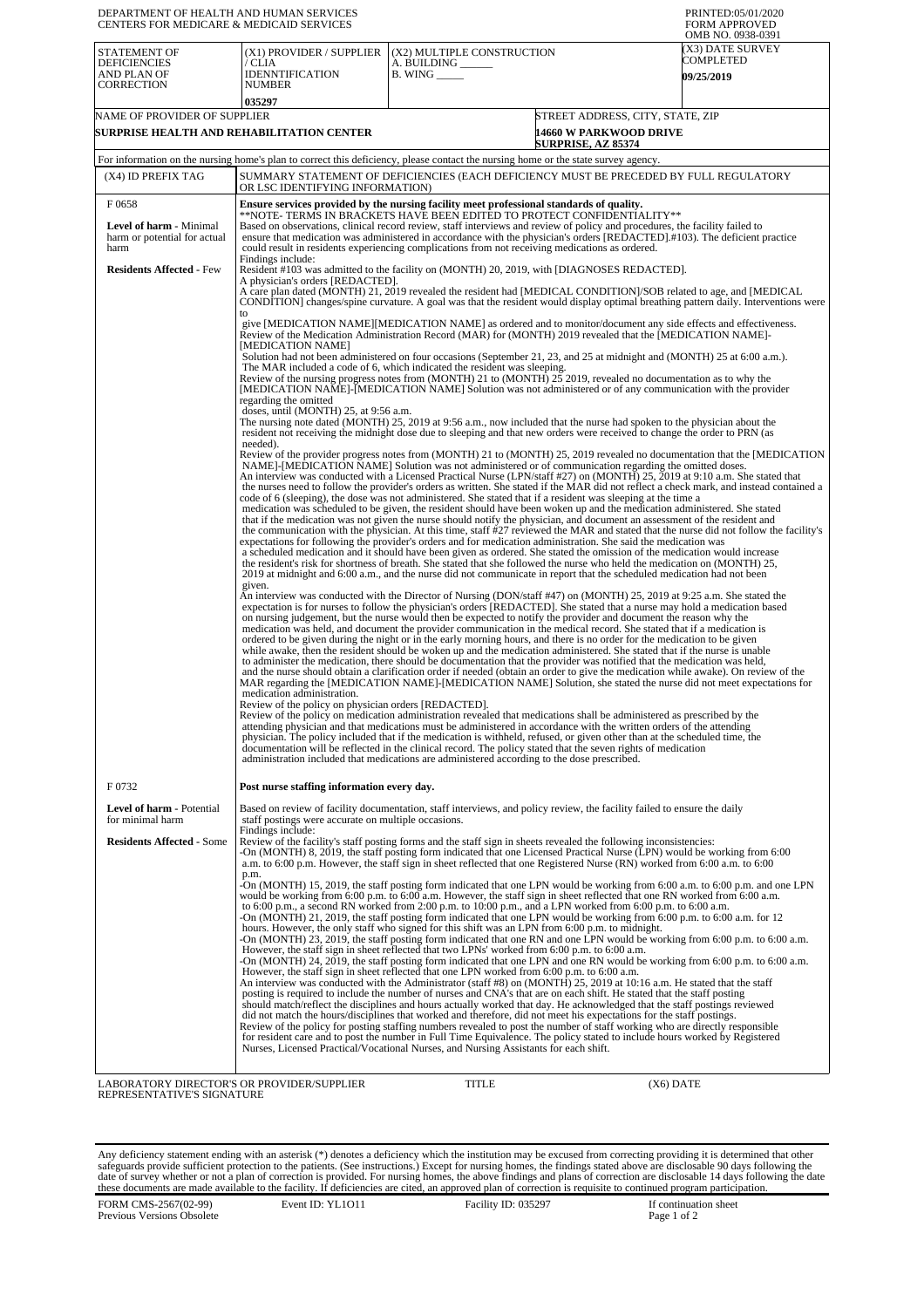| DEPARTMENT OF HEALTH AND HUMAN SERVICES<br>CENTERS FOR MEDICARE & MEDICAID SERVICES |                                                                                                                                                                                                                                                                                                                                                                                                                                                                                                    |                                                                                                                                                                                                                                                                                                                                                                                                                                                                                                                                                                                                                               |                                                            | PRINTED:05/01/2020<br><b>FORM APPROVED</b><br>OMB NO. 0938-0391 |  |  |  |
|-------------------------------------------------------------------------------------|----------------------------------------------------------------------------------------------------------------------------------------------------------------------------------------------------------------------------------------------------------------------------------------------------------------------------------------------------------------------------------------------------------------------------------------------------------------------------------------------------|-------------------------------------------------------------------------------------------------------------------------------------------------------------------------------------------------------------------------------------------------------------------------------------------------------------------------------------------------------------------------------------------------------------------------------------------------------------------------------------------------------------------------------------------------------------------------------------------------------------------------------|------------------------------------------------------------|-----------------------------------------------------------------|--|--|--|
| <b>STATEMENT OF</b><br><b>DEFICIENCIES</b><br>AND PLAN OF<br><b>CORRECTION</b>      | (X1) PROVIDER / SUPPLIER<br>/ CLIA<br><b>IDENNTIFICATION</b><br><b>NUMBER</b>                                                                                                                                                                                                                                                                                                                                                                                                                      | (X2) MULTIPLE CONSTRUCTION<br>A. BUILDING _<br><b>B. WING</b>                                                                                                                                                                                                                                                                                                                                                                                                                                                                                                                                                                 |                                                            | (X3) DATE SURVEY<br><b>COMPLETED</b><br><b>09/25/2019</b>       |  |  |  |
| 035297<br>NAME OF PROVIDER OF SUPPLIER<br>SURPRISE HEALTH AND REHABILITATION CENTER |                                                                                                                                                                                                                                                                                                                                                                                                                                                                                                    |                                                                                                                                                                                                                                                                                                                                                                                                                                                                                                                                                                                                                               | STREET ADDRESS, CITY, STATE, ZIP<br>14660 W PARKWOOD DRIVE |                                                                 |  |  |  |
|                                                                                     |                                                                                                                                                                                                                                                                                                                                                                                                                                                                                                    |                                                                                                                                                                                                                                                                                                                                                                                                                                                                                                                                                                                                                               | <b>SURPRISE, AZ 85374</b>                                  |                                                                 |  |  |  |
| (X4) ID PREFIX TAG                                                                  |                                                                                                                                                                                                                                                                                                                                                                                                                                                                                                    | For information on the nursing home's plan to correct this deficiency, please contact the nursing home or the state survey agency.<br>SUMMARY STATEMENT OF DEFICIENCIES (EACH DEFICIENCY MUST BE PRECEDED BY FULL REGULATORY                                                                                                                                                                                                                                                                                                                                                                                                  |                                                            |                                                                 |  |  |  |
|                                                                                     | OR LSC IDENTIFYING INFORMATION)                                                                                                                                                                                                                                                                                                                                                                                                                                                                    |                                                                                                                                                                                                                                                                                                                                                                                                                                                                                                                                                                                                                               |                                                            |                                                                 |  |  |  |
| F0732<br>Level of harm - Potential                                                  | (continued from page 1)                                                                                                                                                                                                                                                                                                                                                                                                                                                                            |                                                                                                                                                                                                                                                                                                                                                                                                                                                                                                                                                                                                                               |                                                            |                                                                 |  |  |  |
| for minimal harm                                                                    |                                                                                                                                                                                                                                                                                                                                                                                                                                                                                                    |                                                                                                                                                                                                                                                                                                                                                                                                                                                                                                                                                                                                                               |                                                            |                                                                 |  |  |  |
| <b>Residents Affected - Some</b><br>F 0760                                          |                                                                                                                                                                                                                                                                                                                                                                                                                                                                                                    | Ensure that residents are free from significant medication errors.                                                                                                                                                                                                                                                                                                                                                                                                                                                                                                                                                            |                                                            |                                                                 |  |  |  |
| <b>Level of harm - Minimal</b><br>harm or potential for actual                      |                                                                                                                                                                                                                                                                                                                                                                                                                                                                                                    | **NOTE- TERMS IN BRACKETS HAVE BEEN EDITED TO PROTECT CONFIDENTIALITY**<br>Based on observations, clinical record review, staff interviews and review of policy and procedures, the facility failed to<br>ensure one resident (#102) was free from a significant medication error. The deficient practice could result in residents                                                                                                                                                                                                                                                                                           |                                                            |                                                                 |  |  |  |
| harm<br><b>Residents Affected - Few</b>                                             | Findings include:                                                                                                                                                                                                                                                                                                                                                                                                                                                                                  | receiving the incorrect medication dose and possibly experiencing medical complications.<br>Resident #102 was admitted to the facility on (MONTH) 17, 2019, with [DIAGNOSES REDACTED].                                                                                                                                                                                                                                                                                                                                                                                                                                        |                                                            |                                                                 |  |  |  |
|                                                                                     | REDACTED].<br>A physician's orders [REDACTED].                                                                                                                                                                                                                                                                                                                                                                                                                                                     | A provider's initial progress note dated (MONTH) 18, 2019 at 8:30 a.m. included the resident was receiving [MEDICATION NAME]<br>(corticosteriod) 45 milligrams (mg) for the treatment of [REDACTED]. The assessment and plan included a recent [DIAGNOSES]                                                                                                                                                                                                                                                                                                                                                                    |                                                            |                                                                 |  |  |  |
|                                                                                     |                                                                                                                                                                                                                                                                                                                                                                                                                                                                                                    | During a medication administration observation conducted on (MONTH) 24, 2019 at 7:40 a.m., a Licensed Practical Nurse<br>(LPN/staff #7) was observed preparing multiple medications for the resident. While preparing the medications, the LPN<br>removed a 1/2 tablet (which equaled 5 mg) of [MEDICATION NAME] from the bubble pack. The LPN was then observed to<br>administer the medications to resident #102, which included only 5 mg of [MEDICATION NAME].                                                                                                                                                            |                                                            |                                                                 |  |  |  |
|                                                                                     | However, review of the (MONTH) 2019 Medication Administration Record (MAR) revealed documentation that staff #7 had signed<br>off that the resident had received [MEDICATION NAME] 4.5 tablets (10 mg tablets plus 1/2 tablet to equal 45 mg) at 8:00<br>a.m. on (MONTH) 24.<br>Further review of the (MONTH) 2019 MAR revealed documentation by the nurses that the resident had received 4.5 tablets of<br>[MEDICATION NAME] 10 mg tablets (to equal 45 mg) from (MONTH) 19, through (MONTH) 23. |                                                                                                                                                                                                                                                                                                                                                                                                                                                                                                                                                                                                                               |                                                            |                                                                 |  |  |  |
|                                                                                     | NAME]                                                                                                                                                                                                                                                                                                                                                                                                                                                                                              | During an interview with staff #7 conducted at 8:55 a.m. on (MONTH) 24, 2019, staff #7 confirmed that she had only given 5<br>mg of [MEDICATION NAME] (one half tablet of a 10 mg tablet). She stated that the order was for 4.5 mg of [MEDICATION<br>and that half of 10 is 4.5. The LPN then re-read the order and looked in the medication cart where she found a bubble pack                                                                                                                                                                                                                                              |                                                            |                                                                 |  |  |  |
|                                                                                     | [MEDICATION NAME] 10 mg tablets to the resident.                                                                                                                                                                                                                                                                                                                                                                                                                                                   | card with whole tablets of [MEDICATION NAME] 10 mg. She stated that she had made an error in dosage, because of how the<br>order was written. She stated the order needs to be written more clearly. The LPN then administered 4 tablets of<br>On (MONTH) 24, 2019 at 1:17 p.m., the [MEDICATION NAME] bubble pack cards for the resident were reviewed. The bubble pack                                                                                                                                                                                                                                                      |                                                            |                                                                 |  |  |  |
|                                                                                     | tablets remained.                                                                                                                                                                                                                                                                                                                                                                                                                                                                                  | cards were provided to the facility by the pharmacy on (MONTH) 17, 2019, for a total of 56 whole tablets of [MEDICATION]<br>NAME] 10 mg and fourteen 5 mg tablets, which were divided onto three cards. The label directions were to administer 4.5<br>tablets (45 mg) by mouth every day. Card #1 contained 28 whole tablets of [MEDICATION NAME] 10 mg and none had been<br>removed. Card #2 originally contained 28 whole tablets of [MEDICATION NAME] however; 17 tablets had been removed and 11<br>tablets remained. Card #3 originally contained 14 half tablets (5 mg) but 6 half tablets had been removed and 8 half |                                                            |                                                                 |  |  |  |
|                                                                                     | each day                                                                                                                                                                                                                                                                                                                                                                                                                                                                                           | If the 45 mg dose, (4 tablets of [MEDICATION NAME] 10 mg and 1/2 tablet of [MEDICATION NAME] 10 mg) had been given<br>to the resident from (MONTH) 19, through (MONTH) 24, 2019 as documented on the MAR, there would have been 4 whole tablets                                                                                                                                                                                                                                                                                                                                                                               |                                                            |                                                                 |  |  |  |
|                                                                                     | remaining on card #2, instead of 11 tablets.                                                                                                                                                                                                                                                                                                                                                                                                                                                       | During an interview conducted on (MONTH) 24, 2019 at 1:50 p.m., the Director of Nursing (DON/staff #47) stated that she had<br>called the pharmacy when the LPN reported the error to her. She stated the pharmacy reported that they didn't have a 45 mg<br>option for [MEDICATION NAME] so they sent what they had, which was 10 mg tablets of [MEDICATION NAME] and 1/2 tablets                                                                                                                                                                                                                                            |                                                            |                                                                 |  |  |  |
|                                                                                     | of<br>NAME] and                                                                                                                                                                                                                                                                                                                                                                                                                                                                                    | [MEDICATION NAME] 10 mg. The DON said that she would expect the nurse to give four 10 mg tablets of [MEDICATION                                                                                                                                                                                                                                                                                                                                                                                                                                                                                                               |                                                            |                                                                 |  |  |  |
|                                                                                     | one $1/2$ tablet (5 mg) to make the 45 mg dose. She also stated that she was working with the pharmacy to write the order in<br>such a way to prevent the error from being repeated in the future.<br>Review of the policy on physician orders [REDACTED].                                                                                                                                                                                                                                         |                                                                                                                                                                                                                                                                                                                                                                                                                                                                                                                                                                                                                               |                                                            |                                                                 |  |  |  |
|                                                                                     |                                                                                                                                                                                                                                                                                                                                                                                                                                                                                                    | Review of the policy on medication administration revealed that medications shall be administered as prescribed by the<br>attending physician and that medications must be administered, in accordance with the written orders of the attending<br>physician. The policy included that if the medication is withheld, refused or given other than at the scheduled time, the<br>documentation will be reflected in the clinical record. The policy stated the seven rights of medication administration<br>included that medications are administered according to the dose prescribed.                                       |                                                            |                                                                 |  |  |  |
|                                                                                     |                                                                                                                                                                                                                                                                                                                                                                                                                                                                                                    |                                                                                                                                                                                                                                                                                                                                                                                                                                                                                                                                                                                                                               |                                                            |                                                                 |  |  |  |
|                                                                                     |                                                                                                                                                                                                                                                                                                                                                                                                                                                                                                    |                                                                                                                                                                                                                                                                                                                                                                                                                                                                                                                                                                                                                               |                                                            |                                                                 |  |  |  |
|                                                                                     |                                                                                                                                                                                                                                                                                                                                                                                                                                                                                                    |                                                                                                                                                                                                                                                                                                                                                                                                                                                                                                                                                                                                                               |                                                            |                                                                 |  |  |  |
|                                                                                     |                                                                                                                                                                                                                                                                                                                                                                                                                                                                                                    |                                                                                                                                                                                                                                                                                                                                                                                                                                                                                                                                                                                                                               |                                                            |                                                                 |  |  |  |
|                                                                                     |                                                                                                                                                                                                                                                                                                                                                                                                                                                                                                    |                                                                                                                                                                                                                                                                                                                                                                                                                                                                                                                                                                                                                               |                                                            |                                                                 |  |  |  |
|                                                                                     |                                                                                                                                                                                                                                                                                                                                                                                                                                                                                                    |                                                                                                                                                                                                                                                                                                                                                                                                                                                                                                                                                                                                                               |                                                            |                                                                 |  |  |  |
|                                                                                     |                                                                                                                                                                                                                                                                                                                                                                                                                                                                                                    |                                                                                                                                                                                                                                                                                                                                                                                                                                                                                                                                                                                                                               |                                                            |                                                                 |  |  |  |
|                                                                                     |                                                                                                                                                                                                                                                                                                                                                                                                                                                                                                    |                                                                                                                                                                                                                                                                                                                                                                                                                                                                                                                                                                                                                               |                                                            |                                                                 |  |  |  |
|                                                                                     |                                                                                                                                                                                                                                                                                                                                                                                                                                                                                                    |                                                                                                                                                                                                                                                                                                                                                                                                                                                                                                                                                                                                                               |                                                            |                                                                 |  |  |  |
|                                                                                     |                                                                                                                                                                                                                                                                                                                                                                                                                                                                                                    |                                                                                                                                                                                                                                                                                                                                                                                                                                                                                                                                                                                                                               |                                                            |                                                                 |  |  |  |
|                                                                                     |                                                                                                                                                                                                                                                                                                                                                                                                                                                                                                    |                                                                                                                                                                                                                                                                                                                                                                                                                                                                                                                                                                                                                               |                                                            |                                                                 |  |  |  |